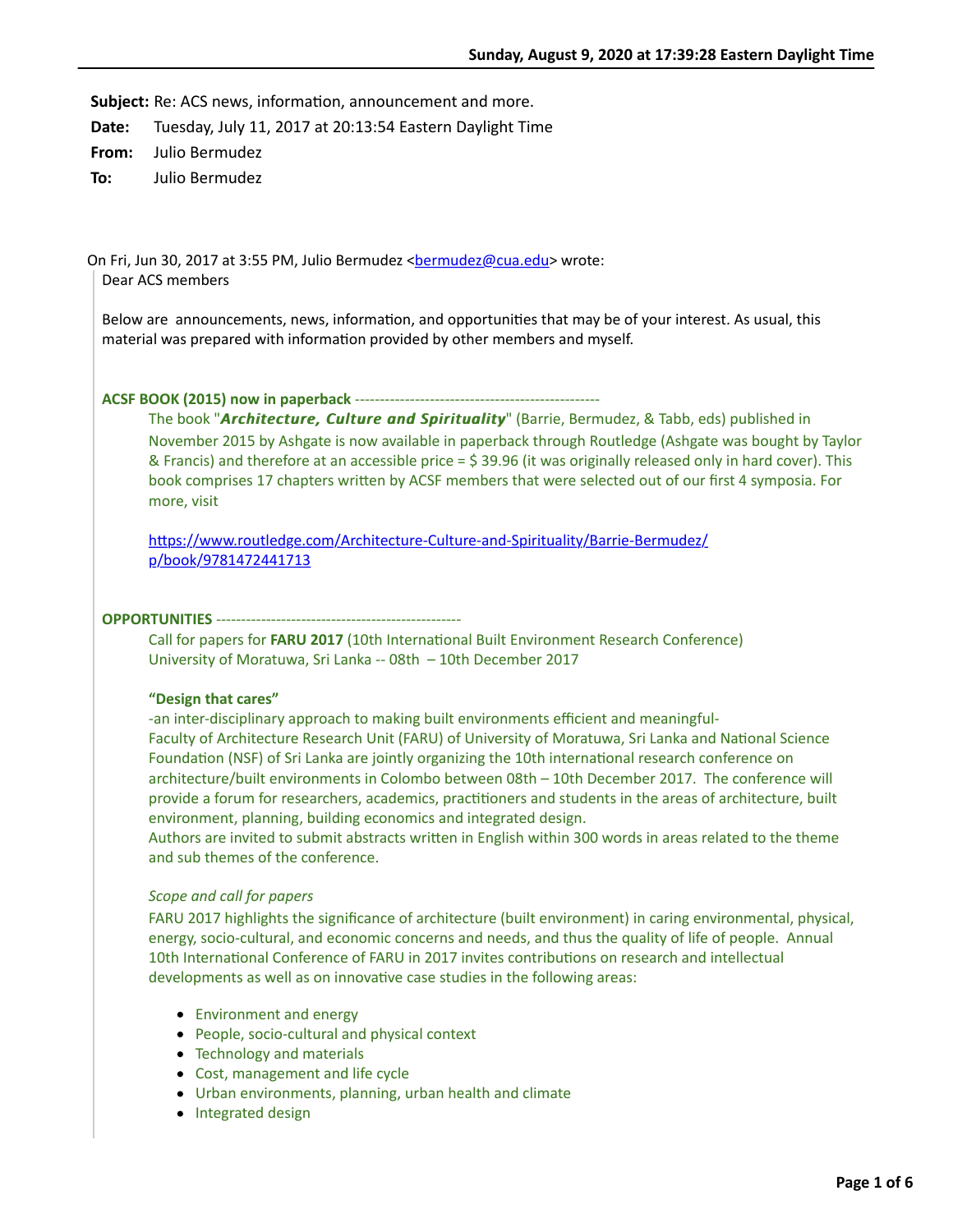# *Venue*

FARU 2017 will take place in Blue Waters, (20 Kms from Colombo and 6 Kms from the University) a five star resort hotel designed by renowned Sri Lankan architect Geoffrey Bawa.

## *Conference host*

Faculty of Architecture Research Unit (FARU) of University of Moratuwa will be the main organizer of the conference. National Science Foundation of the Ministry of Science and Technology will be the co-organizer of the conference.

### *Abstract submission*

Please click on the "Abstract submission" on the conference website http://www.mrt.ac.lk/ foa/faru2017/index.php Follow instructions for submission on line. Alternatively, you can submit your abstract to [faru@uom.lk](mailto:faru@uom.lk)

Abstracts of about 300 words are invited to be submitted for double – blind review. Do not include the author details with the abstract. Once the abstract is submitted through the Conference Management System and via e mail, an "Identification Number" will be allocated for each submission. Selected authors will be invited to submit a full paper for a further review.

Abstracts must be submitted by 20th July 2017.

-------------------------------------------------

**19-20 September 2017 - Design Research Network 2017 Call for Delegates**

**Drawing||Phenomenology: tracing lived experience through drawing** Drawing Research Network Conference 19th-20th September 2017

Conveners: TRACEY School Members, Loughborough University

The conference aims to investigate and consider the role of drawing as a means to explore and trace our lived experience of the world. This theme relates to a growing area of current research being undertaken by researchers within the School of the Arts, TRACEY School Members Group. The research stems from an interest in what many practitioners/theorists acknowledge as fundamental attributes of drawing: that it is an intimate and immediate process and medium capable of recording the trace of the drawer's thoughts and bodily movements. The act of drawing is said to reduce the space between the drawer and the drawing, leaving marks on the surface regardless of erasure, subsequently creating a visible trace of both the process of making and the drawer's thoughts. The conference aims to discuss and debate these widely accepted attributes of drawing to question whether and/or how drawing really can be thought of as phenomenology.

The conference aims to provide a space for discussion, dissemination and the exchange of knowledge. TRACEY is committed to the promotion of practice-led research and the interrelationship of theory and practice. Therefore, the conference schedule includes academic research papers in the mornings and a series of practical drawing workshops in the afternoons, to encourage debate and promote thinking through making.

Registration is now open for the conference and can be booked online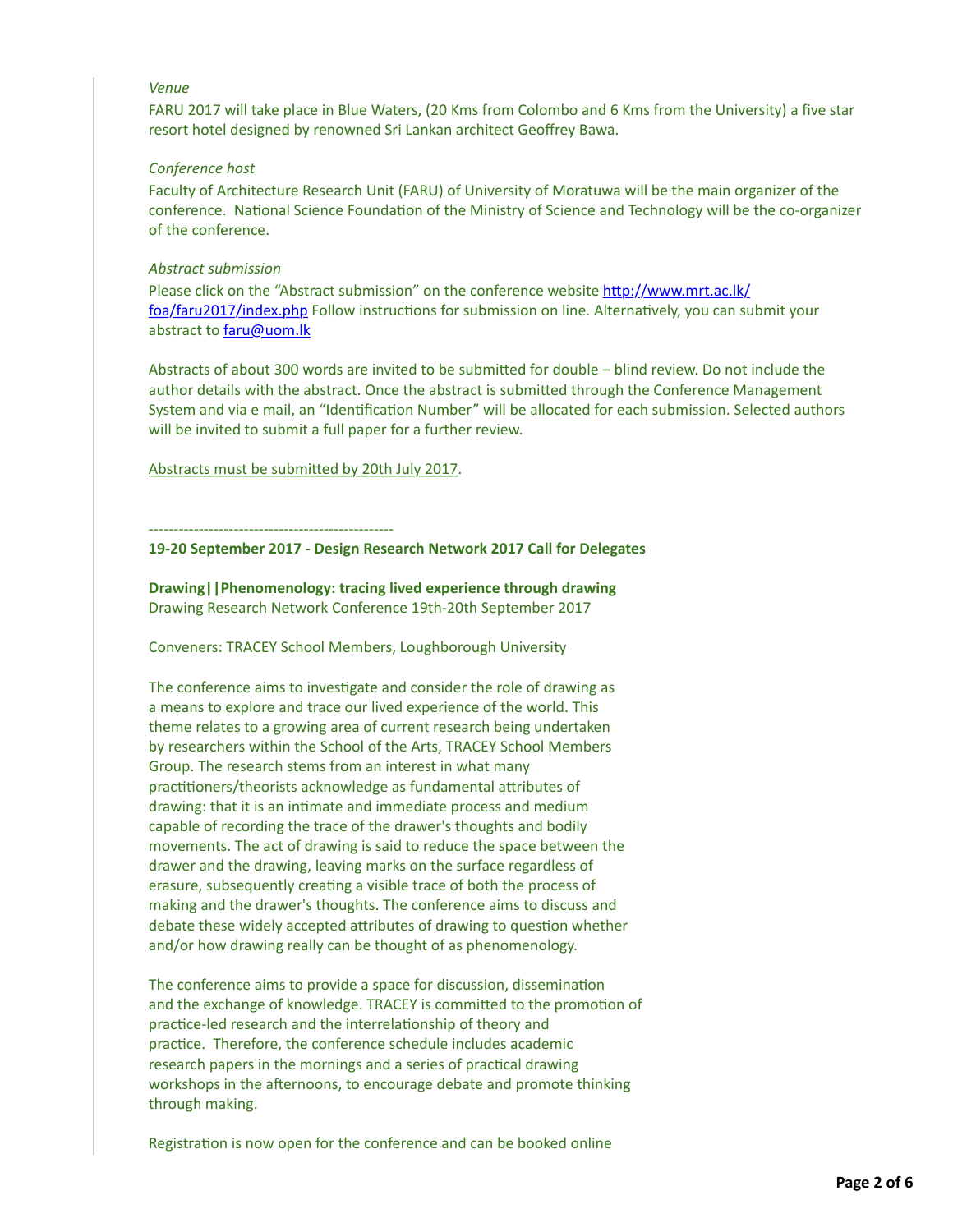by clicking on the link below:

http://store.lboro.ac.uk/conferences-and-events/school-of-the-artsenglish-and-drama/upcoming-eventssymposiums/drawing-phenomenologytracing-lived-experience-through-drawing

**ARTICLES & NEWS** ---------------------------------------------------------------------------

**Mars ain't the kind of place to raise your kids** (appeared in the Space Review) http://www.thespacereview.com/article/3225/1

It isn't always easy to trace the origin of an idea that inspires a movement. For decades, science fiction stories featured space colonies before the 1970s, when people like Gerard K. O'Neill began to write and talk about space settlement as a feasible idea. But so far, that idea has mostly existed in science fiction, not reality. The SyFy Channel's The Expanse, which recently completed its second season, has probably done more than any recent form of entertainment to keep alive the concept of space settlement.

--------------------------------------------------------------------------- **The Power of Concentration** (appeared in the New York Times) https://mobile.nytimes.com/2012/12/16/opinion/sunday/the-power-of-concentration.html? emc=edit\_nn\_20170403&nl=morning-briefing&nlid=77518273&te=1&referer=

MEDITATION and mindfulness: the words conjure images of yoga retreats and Buddhist monks. But perhaps they should evoke a very different picture: a man in a deerstalker, puffing away at a curved pipe, Mr. Sherlock Holmes himself. The world's greatest fictional detective is someone who knows the value of concentration, of "throwing his brain out of action," as Dr. Watson puts it. He is the quintessential unitasker in a multitasking world.

--------------------------------------------------------------------------- **The changing nature of sacred spaces** (appeared in "The Conversation") http://theconversation.com/the-changing-nature-of-sacred-spaces-74027

Congregational membership in the United States is slowly declining. Data from the General Social Survey show that 17 percent of Americans attended a religious gathering weekly in the 1990s. By 2010, this number had dropped to 11 percent. These change spark new questions about how people's personal religious and spiritual beliefs are changing. They also raise questions about where, if at all, people experience the sacred.

--------------------------------------------------------------------------- **Sacred Songs of the Sikhs** (appeared in the BBC) http://www.bbc.co.uk/programmes/p050npf0

The YouTube generation are re-inventing Kirtan, an ancient form of Sikh worship. Kirtan, the devotional singing of the Sikh holy book, the Guru Granth Sahib, has traditionally been accompanied by tabla or harmonium. Today, a new generation of Sikhs are uploading their own style of Kirtan to the global diaspora.

--------------------------------------------------------------------------- **The Solacii: Tigre Bailando's Art of Sacred Space (**appeared in the Burning Man Journal) https://journal.burningman.org/2017/05/burning-man-arts/brc-art/the-solacii-tigre-bailandos-art-ofsacred-space/

Solace  $-$  to give comfort, especially in times of grief or misfortune  $-$  is the "primary motivating offering" of The Solacii, says Black Rock City Honorarium artist Tigre Bailando. Since 2012, thousands of participants at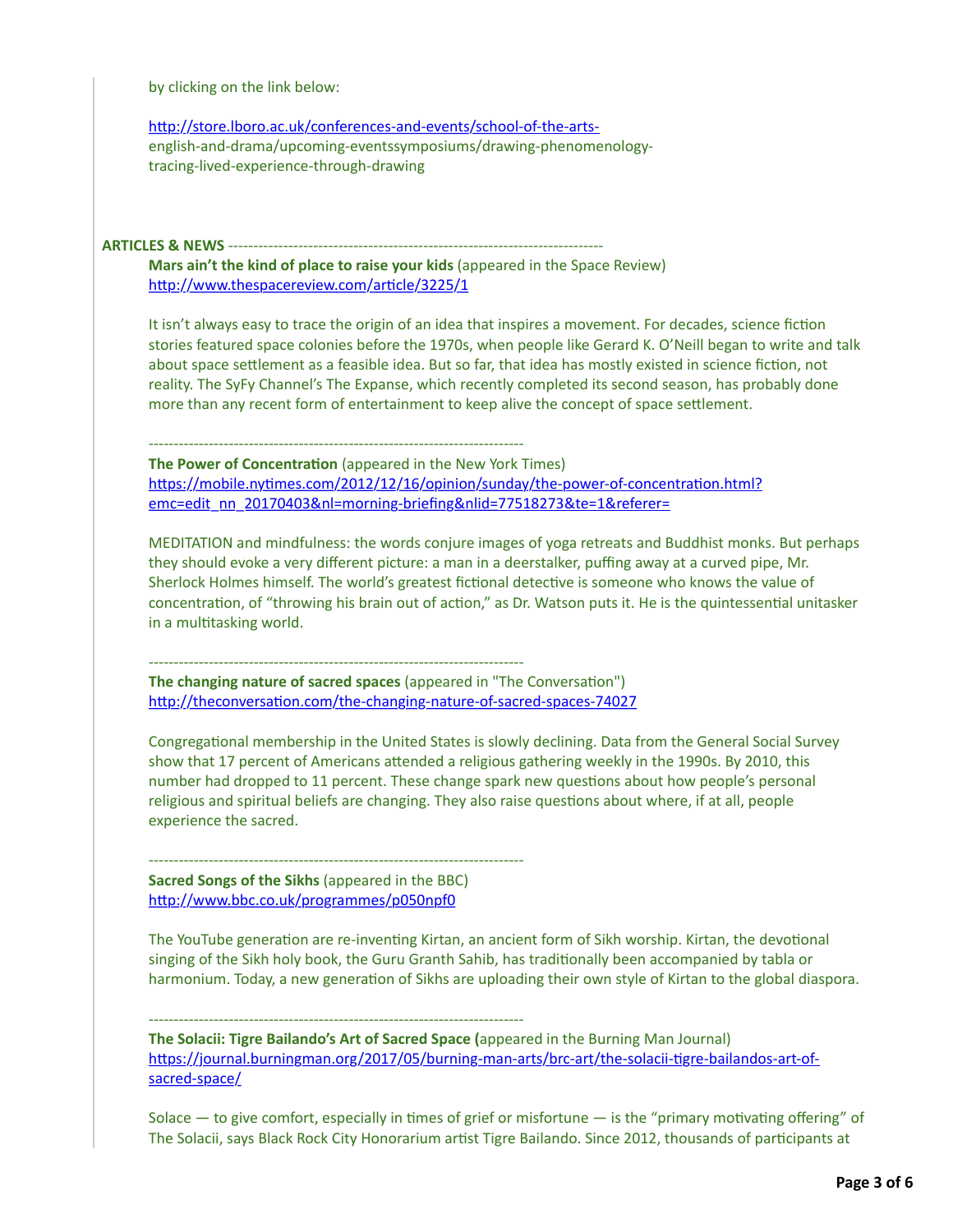various events such as Burning Man, Envision and Rainbow Serpent have witnessed Tigre's artistic process develop through large-scale sacred sculpture. All of his works create a relationship between the art and the human. They have an interactive aspect asking the participant to enter the sculpture, to join the piece and to add their own personal energy to it.

---------------------------------------------------------------------------

**Bid to return Newcastle Cathedral to heart of city life receives six-figure boost (**appeared in the UK Chronicle)

http://www.chroniclelive.co.uk/news/north-east-news/bid-return-newcastle-cathedral-heart-13003847

A vision to return St. Nicholas Cathedral in Newcastle (UK) to the community hub role it played for centuries has been given crucial initial funding.

The Heritage Lottery Fund has awarded a £358,000 development grant for the cathedral to work up the details of its £5.8m Common Ground in Sacred Space project.

---------------------------------------------------------------------------

---------------------------------------------------------------------------

--------------------------------------------------------------------------

**Building a landmark: New Catholic cathedral is 'sacred space' (appeared in the Knoxville News Sentinel)** http://www.knoxnews.com/story/life/2017/05/26/building-landmark-new-catholic-cathedral-sacred-space/ 341886001/

The mother church of East Tennessee's growing Catholic population is soaring into an impressive landmark along Knoxville's Northshore Drive. When it's dedicated March 3, 2018, the \$28 million, 28,000-square-foot Cathedral of the Most Sacred Heart of Jesus will have worship space for 1,200. The building with an impressive eight-sided dome topped with a gold-gilded cross has expanded and reconfigured the West Knoxville property that includes the Sacred Heart School campus.

--------------------------------------------------------------------------- **What will future houses of worship look like?** (appeared in Religion News Service) http://religionnews.com/2017/06/14/what-will-future-houses-of-worship-look-like/

Over the past few decades the concept of a "church"  $-$  in fact, of all kinds of religious buildings  $-$  has been shifting, some might even say radically transforming, because of big changes in people's attitudes about religion.

**Decoding the ancient astronomy of Stonehenge. How the 5,000-year-old monument aligns with the sun** (appeared in Vox)

https://www.vox.com/videos/2017/6/21/15843570/astronomy-stonehenge-solstice

The Stonehenge monument in England is known for its alignment with the summer solstice sunrise, and a is popular destination for revelers welcoming the longest day of the year. The inner "horseshoe" of the monument opens toward the point on the horizon where the sun appears on the day in June when the sun's path is furthest North.

**The Cave** (appeared in Patheos.com) http://www.patheos.com/blogs/religionprof/2017/06/steve-reich-cave.html

The above piece by Steve Reich takes its inspiration from the shared sacred site marking the burial place of Abraham. It is one of the sites in the Holy Land that made the biggest impression on me. On the one hand, Hebron today is a place of serious tensions.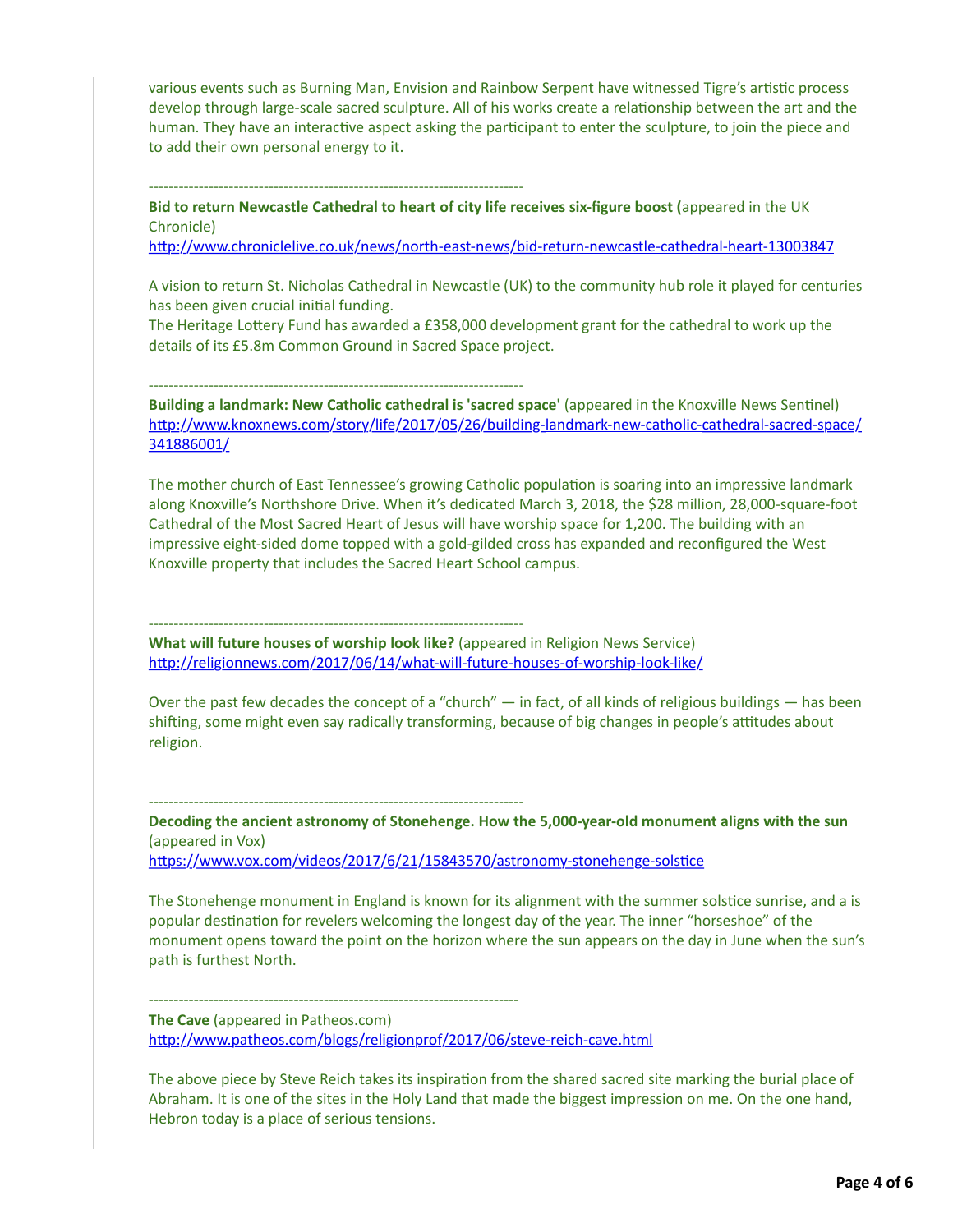-------------------------------------------------------------------------- **Lost in Light** (short film) (or what we lose with light pollution ---or the goodness of darkness)

https://vimeo.com/178841667

When Neurology Becomes Theology. A neurologist's perspective on research into consciousness (appeared in Nautilus)

http://nautil.us/issue/49/the-absurd/when-neurology-becomes-theology

Though I didn't know it at the time, I had run headlong into the "hard problem of consciousness," the enigma of how physical brain mechanisms create purely subjective mental states. In the subsequent 50 years, what was once fodder for neurologists' late night speculations has mushroomed into the pre-eminent question in the philosophy of mind. As an intellectual challenge, there is no equal to wondering how subatomic particles, mindless cells, synapses, and neurotransmitters create the experience of red, the beauty of a sunset, the euphoria of lust, the transcendence of music, or in this case, intractable paranoia.

---------------------------------------------------------------------------

---------------------------------------------------------------------------

**The Vibrant Colors and Details of Argentine Architecture in 100 Minimalist Photographs** (appeared in arch daily)

http://www.archdaily.com/873591/the-vibrant-colors-and-details-of-argentine-architecture-in-100minimalist-photographs?utm\_medium=email&utm\_source=ArchDaily%20List

The textures, colors, and details, captured by @hernanmat in these minimalist photographs, show the vibrancy of the patterns and elements characteristic of the local, traditional and popular architecture of Argentina. By photographing and compiling all these elements into one place, the collection becomes in a way a reflection of the different components of Argentine architecture that occupy the collective memory.

--------------------------------------------------------------------------

**In a strange uncanny Australia, how do we know we belong?** (appeared in ABC News) http://www.abc.net.au/news/2017-06-30/in-a-strange-uncanny-australia-how-do-we-know-webelong/8668446

Artist Jonathan Jones, a Wiradjuri/Kamilaroi man, recreated a part of Australia long gone, and reclaimed it as sacred space. This wasn't simply Indigenous space. Jones opened a tear in our universe that would allow us all to find new meaning in what it is to belong. It was a timely riposte to the insult of contemporary politics that seeks to exploit difference. Jones provided a window into the missing piece of our national narrative. As Indigenous leaders seek meaningful political change, the artist reminded us that we need also a story that binds us all to this land.

## **NEW BOOK -----**

**Banaras Reconstructed: Architecture and Sacred Space in a Hindu City** (University of Washington Press, 2017).

http://news.psu.edu/story/472250/2017/06/20/academics/faculty-members-book-tells-story-sacred-citythrough-architecture

The book addresses Banaras, the Hindu center of northern India, and its evolution through architecture and urbanism. A venerated religious site and destination for tourists and pilgrims, Desai grapples with the nature of the city as a built environment and a cultural space. Although the city is described as the oldest living city in the world, its architecture largely dates from after the 16th century, which suggests that the city was rebuilt.